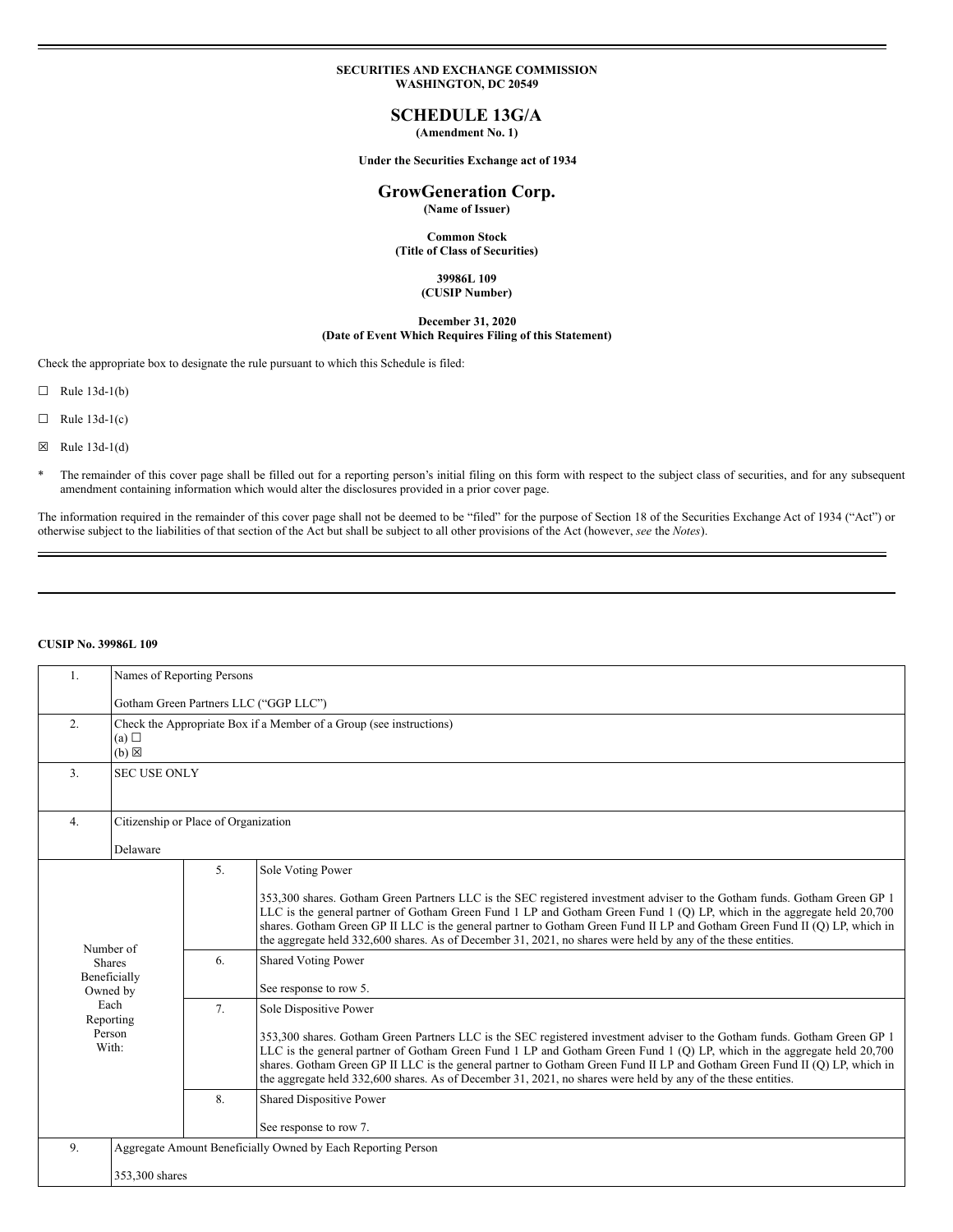| 10. | Check if the Aggregate Amount in Row (9) Excludes Certain Shares (see instructions) |  |  |
|-----|-------------------------------------------------------------------------------------|--|--|
|     |                                                                                     |  |  |
| 11. | Percent of Class Represented by Amount in Row 9                                     |  |  |
|     | $0.6\%(1)$                                                                          |  |  |
| 12. | Type of Reporting Person (see instructions)                                         |  |  |
|     | <b>PN</b>                                                                           |  |  |

(1) Based on 57,150,998 shares of Common Stock outstanding as of December 31, 2020, as reported on the Issuer's Annual Report on Form 10-K filed with the Securities and Exchange Commission on March 29, 2021.

1

| Item $1(a)$ .                             |                                 | Name of Issuer: GrowGeneration Corp.                                                                                                                          |  |  |  |  |  |
|-------------------------------------------|---------------------------------|---------------------------------------------------------------------------------------------------------------------------------------------------------------|--|--|--|--|--|
| Item $1(b)$ .                             |                                 | Address of Issuer's Principal Executive Offices: 5619 DTC Parkway, Suite 900, Greenwood Village, CO 80111                                                     |  |  |  |  |  |
| Item $2(a)$ .                             |                                 | Name of Person Filing: Gotham Green Partners LLC                                                                                                              |  |  |  |  |  |
| Item $2(b)$ .                             |                                 | Address of Principal Business Office or, if none, Residence: The address and principal business office of the Reporting Person is:                            |  |  |  |  |  |
| 1437 4th Street<br>Santa Monica, CA 90401 |                                 |                                                                                                                                                               |  |  |  |  |  |
| Item $2(c)$ .                             |                                 | Citizenship:                                                                                                                                                  |  |  |  |  |  |
|                                           |                                 | Gotham Green Partners LLC - Delaware                                                                                                                          |  |  |  |  |  |
| Item $2(d)$ .                             |                                 | Title of Class of Securities: Common Stock                                                                                                                    |  |  |  |  |  |
| Item $2(e)$ .                             | <b>CUSIP Number: 39986L 109</b> |                                                                                                                                                               |  |  |  |  |  |
| Item 3.                                   |                                 | If this statement is filed pursuant to §§240.13d-1(b), or 240.13d-2(b) or (c), check whether the person filing is a:                                          |  |  |  |  |  |
|                                           | $\Box$<br>(a)                   | Broker or dealer registered under Section 15 of the Act (15 U.S.C. 780);                                                                                      |  |  |  |  |  |
|                                           | $\Box$<br>(b)                   | Bank as defined in section $3(a)(6)$ of the Act (15 U.S.C. 78c);                                                                                              |  |  |  |  |  |
|                                           | $\Box$<br>(c)                   | Insurance company as defined in section $3(a)19$ of the Act (15 U.S.C. 78c);                                                                                  |  |  |  |  |  |
|                                           | (d)<br>$\Box$                   | Investment company registered under section 8 of the Investment Company Act of 1940 (15 U.S.C. 80a-8);                                                        |  |  |  |  |  |
|                                           | $\Box$<br>(e)                   | An investment adviser in accordance with $\S 240.13d-1(b)(1)(ii)(E)$ ;                                                                                        |  |  |  |  |  |
|                                           | $\Box$<br>(f)                   | An employee benefit plan or endowment fund in accordance with §240.13d-1(b)(1)(ii)(F);                                                                        |  |  |  |  |  |
|                                           | ⊔<br>(g)                        | A parent holding company or control person in accordance with $\S 240.13d-1(b)(1)(ii)(G);$                                                                    |  |  |  |  |  |
|                                           | $\Box$<br>(h)                   | A savings associations as defined in Section 3(b) of the Federal Deposit Insurance Act (12 U.S.C. 1813);                                                      |  |  |  |  |  |
|                                           | (i)<br>⊔                        | A church plan that is excluded from the definition of an investment company under section $3(c)(14)$ of the Investment Company Act of 1940 (15 U.S.C. 80a-3); |  |  |  |  |  |
|                                           | ⊔<br>(i)                        | A non-U.S. institution in accordance with $\S 240.13d-1(b)(1)(ii)(J)$ ;                                                                                       |  |  |  |  |  |
|                                           | (k)<br>$\Box$                   | Group, in accordance with $\S 240.13d-1(b)(1)(ii)(K)$ .                                                                                                       |  |  |  |  |  |
|                                           |                                 |                                                                                                                                                               |  |  |  |  |  |

If filing as a non-U.S. institution in accordance with §240.13d-1(b)(1)(ii)(J), please specify the type of institution:

# 2

#### **Item 4. Ownership**

Provide the following information regarding the aggregate number and percentage of the class of securities of the issuer identified in Item 1.

The approximate percentages of Common Stock reported as beneficially owned by the Reporting Person is based on 57,150,998 shares of Common Stock outstanding as of December 31, 2020, as reported on the Issuer's Annual Report on Form 10-K filed with the Securities and Exchange Commission on March 29, 2021.

- (a) Amount beneficially owned: See Row 9 of cover page for each Reporting Person.
- (b) Percent of class: See Row 11 of cover page for each Reporting Person.
- (c) Number of shares as to which the person has: See Row 9 of cover page for each Reporting Person.